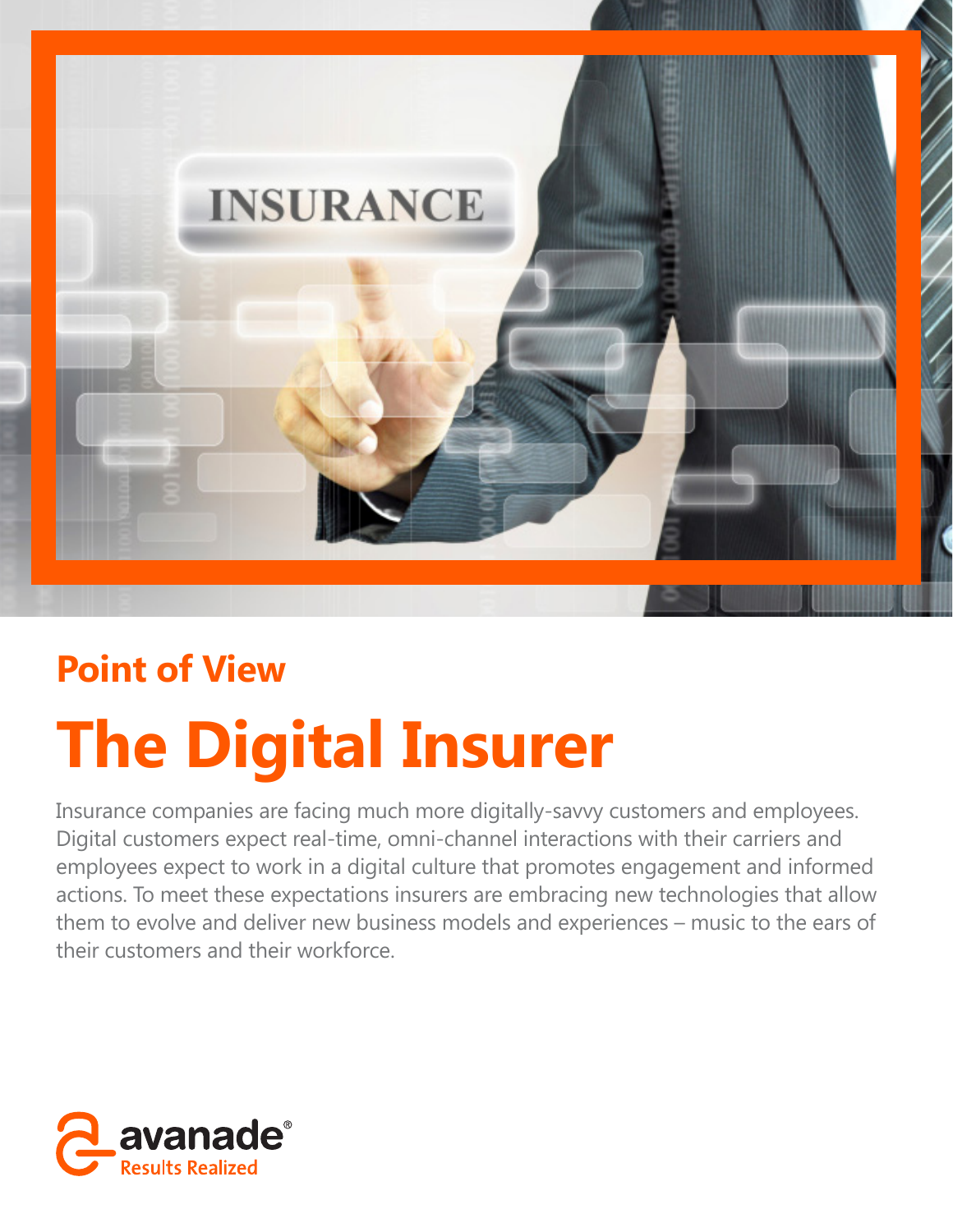Digital opportunities are out there. For insurance companies, it happens in sales, customer service and the very products they provide. Making engagements more personal and relevant to both the current and the next generation of consumers is the goal of the digital insurer and leads to closer and more profitable relationships.

Insurers should be looking to digital technology as a way to increase their operational effectiveness and shorten time to market for new products and services. From cloud computing and analytics to social and mobility, insurers are exploiting new and exciting technologies that improve innovation, increase efficiency, and decrease costs.

Insurers should also reevaluate their business model to understand how to achieve their goals in the digital age. Look closely at those areas within the insurance business that have traditionally been siloed or isolated by legacy business processes. Use digital to facilitate collaboration and coordination here to benefit both insurance customers and the insurance company workforce.

Welcome to the age of the digital insurer.

## **The Digital Insurer**

Changing customer expectations and buying patterns are compelling insurers to look for ways to better align their products, services and interactions with the demands of the market. This presents insurers with the opportunity and the challenge to evaluate new business models, new distribution models and new internal processes.

Building personalized communication and greater customer intimacy across all modes of interaction can develop loyalty, retention, profitability and create a more positive customer experience. Modern analytics, CRM, cloud and mobile technology are enabling insurers to transform their business and position themselves as a market leader in a digitally driven economy.

In addition to personalization, the digital insurer will have the opportunity to offer customers a completely new set of experiences and products that focus on addressing their changing expectations.

For example, consider a motor claims process that is able to reconstruct an accident scene using data collected from sensors in the driver's smartphone or car, allowing a more accurate assessment of the cause and giving the driver a semblance of control in a difficult situation.

To take advantage of this new digital world, insurers need to focus on two critical dimensions – engaging the digital customer and enabling a digital workplace. **Q: How important would a personalized service be in your decision to stop doing business with your current provider or switch to another in the next 12 months?**



**Indicators suggest that personalized service is key in buying/retention decisions** 

**Source: The Digital Insurer Accenture 2013 Consumer-Driven Innovation Survey**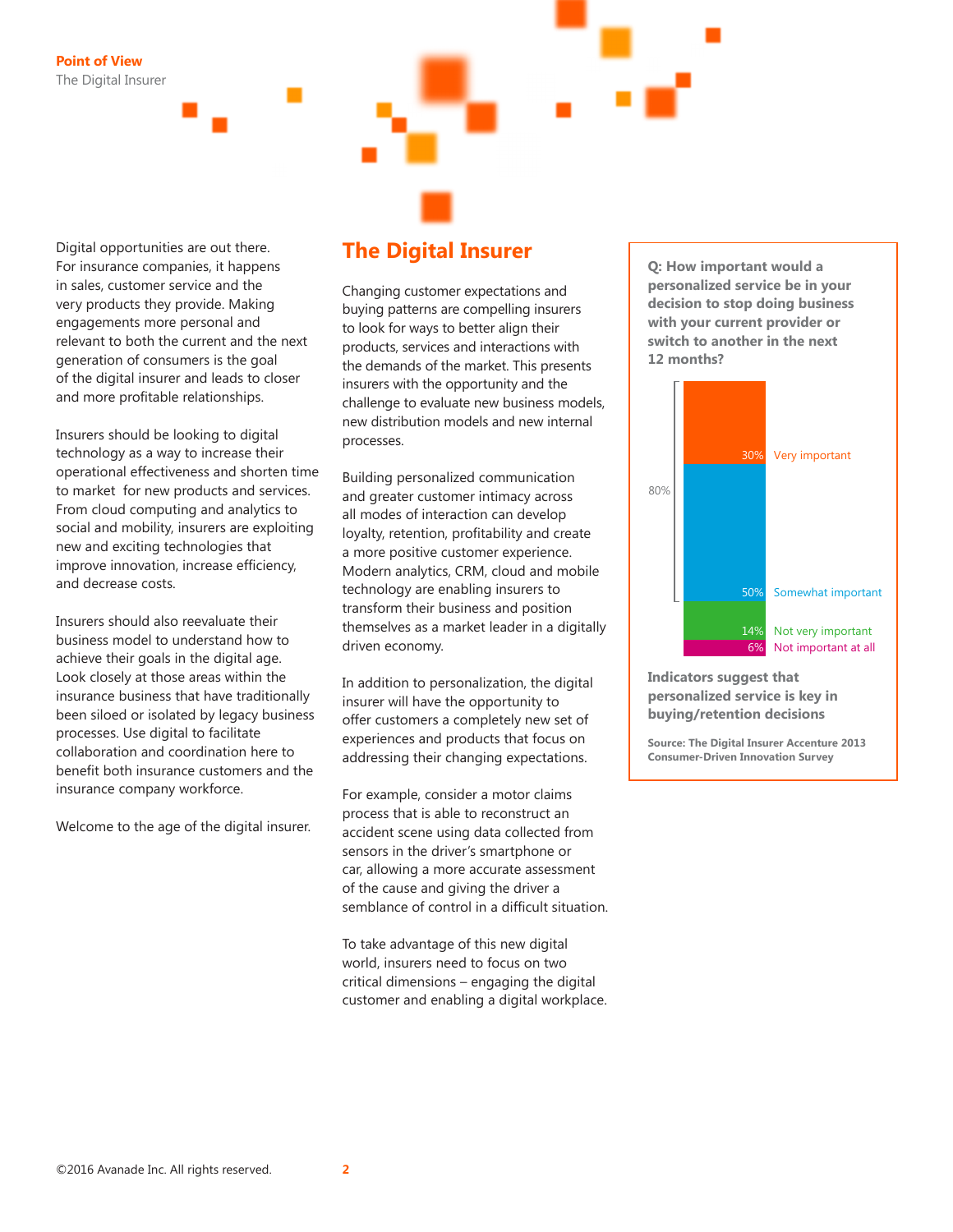## **Engaging the Digital Customer**

Changing customer behavior is pushing insurers to look for new ways to communicate with customers, who are expecting personalized, real-time and omni-channel interactions. New technology should be viewed as an enabler, allowing carriers to more cost-effectively interact with and support customers in ever more personalized ways.

## "Providing personalized customer experiences is a top three priority for 73 percent of insurers."1

#### **Omni-channel communication improves customer interaction**

In the new digital world, customers are looking to research and purchase insurance products over a range of channels, from mobile to social and beyond. By understanding the details of customer interactions, insurance organizations have the opportunity to develop closer relationships with their customers. Organizations that deliver marketing messages through social media services such as Twitter or Facebook and perform

sentiment analysis on the data streams have a greater opportunity for more meaningful interactions with customers through the increased insights gained.

The rise of tablets and smartphones provides the opportunity to deliver new solutions for both consumers and providers, which will only increase as the 'Internet of things' becomes mainstream. Features like touchbased interfaces, augmented reality, HD cameras and GPS enable new ways of gathering information that is contextual and new ways of communicating back to the insured or even communicating with the insured's connected surroundings. For example, imagine renting a smart car downtown for an impromptu overnight trip away from the city. However, taking the car outside the city limits may require the driver to first purchase a just-in-time travel policy which can be handled over the phone. Once this is done, a signal is sent to the rental car that allows the engine to be started and programs in turn-by-turn navigation.

#### **Seamless view of customer information**

The ability to understand and make intelligent decisions quickly and accurately about the products and services that

customers need will become a key differentiator for insurance organizations. By exploiting new computational models, organizations now have the opportunity to mine and infer customer needs and trends at speed, allowing them to make decisions that drive profit and reduce losses ahead of the competition.

To accomplish this, digital insurers must look to combining public and private data in ways that will help them make intelligent decisions with accuracy and speed. For example, today it is possible to combine data provided by the customer, such as a zip code or postcode, with publicly available land registry information to provide rapid quotes for house insurance – accelerating and simplifying the buying process.

An intelligent customer platform will provide insurers with a seamless view of customer information, acting as the link between the distribution and communication channels and the core processing platforms. It can be used to create a complete picture of the customer to inform marketing campaigns, better understand sales opportunities, make customer communications more effective and relevant and support product portfolio decisions.

## **The Digital Customer in Action**

As part of one of Europe's leading insurance providers, this Italian company realized early on that their customer base was becoming increasingly digitally-savvy and they would have to meet these new and diverse customer needs with the appropriate technology.

With Avanade, they developed an app that is available for free download from the major app stores and usable on smartphones and tablets. The app enables users to initiate and complete the accident report online. It also allows customers to check their insurance status and track payments and deadlines. The app is considered among the most complete and innovative in the Italian market and garnered a significant presence in the major app stores within ten months of its launch.



**Online Customer Engagement**

1 "Digital Insurance Era: Stretch Your Boundaries." Accenture Technology Vision for Insurance 2015.

©2016 Avanade Inc. All rights reserved. **3**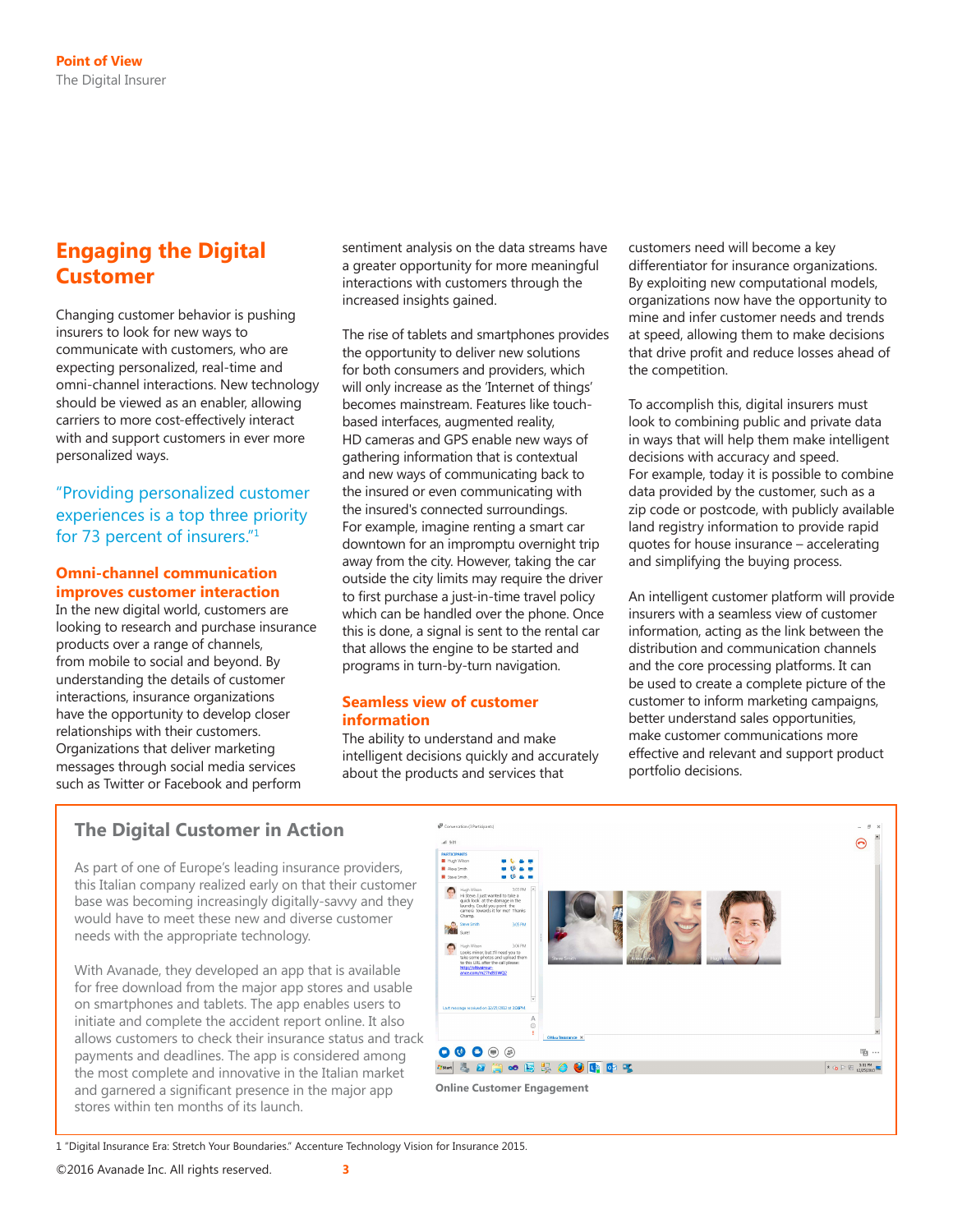## **Enabling the Digital Workplace**

Insurance as we know it is indeed changing and nowhere more so than in the environs of the insurance company workplace. A modern digital work environment is necessary if employees are to make better decisions and achieve greater results more quickly. A modern workplace enables insurance companies to be more nimble, responsive, effective and efficient.

"More than 80 percent of insurance leaders believe digital disruption will transform not only how they interact with their customers but also how they manage their traditional processes and operations."2

#### **A more viable, energized workforce**

With disruptions coming from both inside and outside the industry, insurance companies are looking at all ways to become more efficient and effective. Invigorating the workforce is an obvious approach but many insurance company workers are hampered by out of date and inefficient platforms and systems, siloed information and high colleague turnover. Legacy systems need to be upgraded to accommodate social collaboration and the sensibilities of today's digitally-inclined workforce, creating a user-friendly, secure working environment that allows flexibility and ease of access.

#### **Turning data into business insights**

According to Forbes, the rate at which data is generated and captured is doubling every 90 days and that "the value of big data comes from the knowledge gained from it and what you do with it"<sup>3</sup>.

But often the framework just isn't there to take advantage of static and streaming data from both inside and outside the organization.

Data is a highly effective way for the insurer to create a sustainable competitive advantage and big data and analytics have extended well beyond the underwriting function. By managing the way data is captured, stored and handled, enterprises can drive more effective engagement with clients, deliver better products and services and develop a more effective and engaged workforce.

## **The Digital Workplace in Action**

Finding people and information was a problem for this global insurance carrier. Their collaboration and data management systems were outdated and they realized that their corporate intranet would never allow them to meet even their current needs, much less prepare them for the future. Their employees wanted and needed a centralized data collection platform that would allow common editing, data search and document sharing.

With Avanade's help, this carrier completely overhauled their collaboration platform, resulting in a more transparent and supportive work environment that increased employee engagement and boosted efficiency across the organization, saving time and increasing productivity.



**Sentiment Analysis**

2 "The Insurance Workforce of the Future." Accenture 2015. 3 "Big Data: Big Hype?" Forbes 2013.